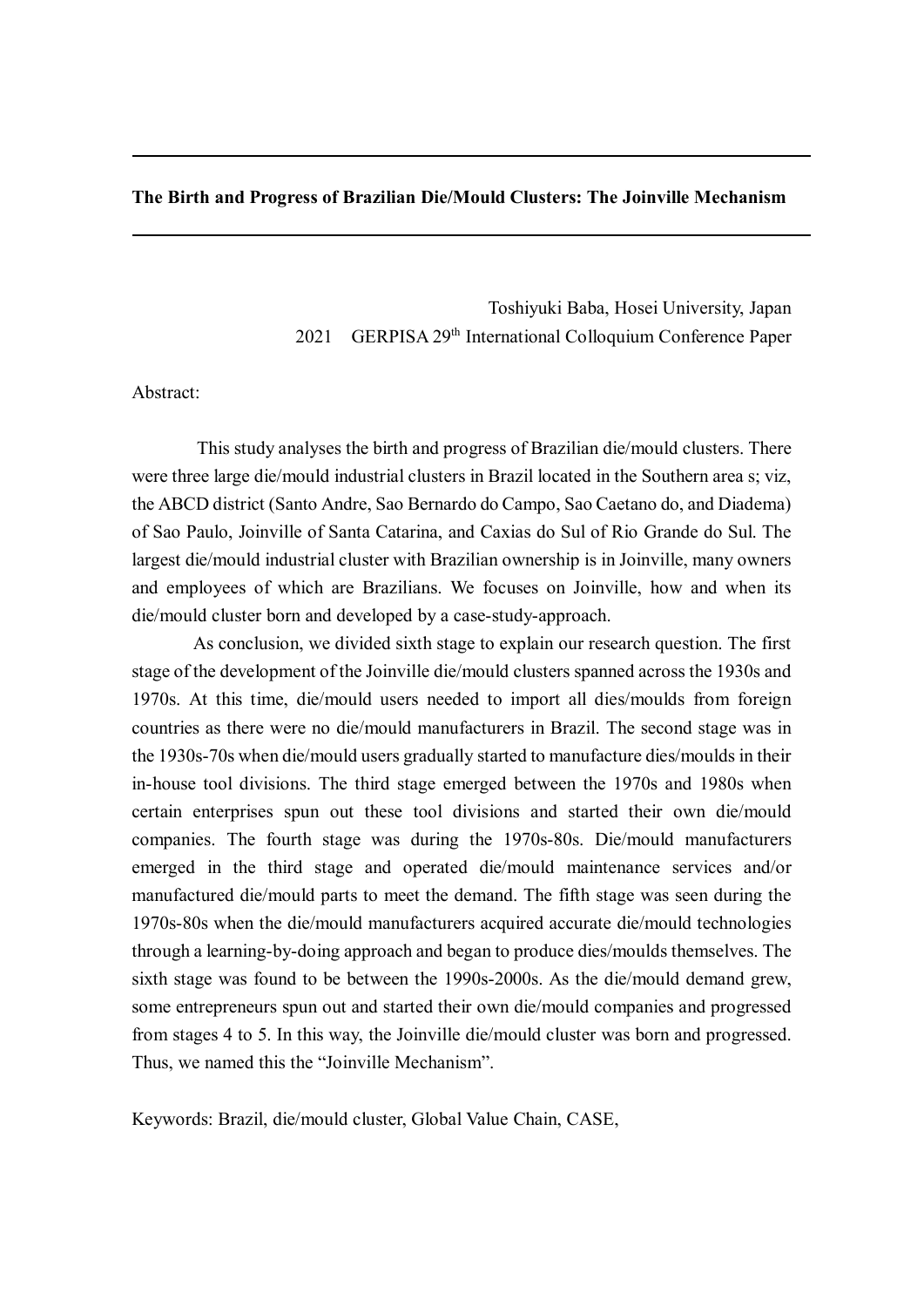#### 1. **Introduction and research question**

This study analyses the birth and progress of Brazilian die/mould clusters. It focuses on Joinville, one of the top three die/mould clusters in Brazil.

Die/moulds are special metal tool-attached production machines such as machines used for metal stamping, injection moulding, metal die-cast, glass or rubber moulding, metal powder moulding, forging, and casting. The die/mould is used to produce parts with the same shape in large quantities quickly. Currently, the 3D printer is in the limelight in production of a variety of goods and parts, and can also produce parts with the same shape. However, die/moulds are used in mass production owing to its advantages over a 3D printer, such as production cost or process speed.

The automobile and electronics industries are representative of the die/mould user industries. Several thousand auto parts are required to produce one automobile. Several sets of dies/moulds are needed to produce one auto part. Thus, multitudes of dies/moulds are needed to produce one automobile. These dies/moulds are used in industries using materials such as plastic, metal, glass, rubber, among others. As the size of parts varies from a few millimetres to over a few metres, the sizes of the dies/moulds also vary accordingly. The quality requirements for a die/mould are the precision of shape, surface roughness, durability, and ease of maintenance. In the R&D of new automobiles, the die/mould significantly impacts the realisation of the designer's idea. Occasionally, designers offer complex shapes that are lightweight and durable to match recent trends, such as eco-friendliness, connected, autonomous, shared services, and electric (CASE), at reasonable prices. The quality of dies/moulds plays a critical role in realizing designers' dream.

Brazil has become one of the top ten car manufacturing countries worldwide. In many car manufacturing countries, it is difficult to procure domestic dies/moulds. Several new automobile production countries have identified the importance of die/mould and have attempted to grow their die/mould industry. However, they have also identified that it is very difficult to produce good quality dies/moulds that match the automobile manufacture's stringent quality, cost, and delivery (QCD) requirements. Brazil has three large die/mould clusters, among several others; viz, the ABCD district (Santo Andre, Sao Bernardo do Campo, Sao Caetano do, and Diadema) of Sao Paulo, Joinville of Santa Catarina, and Caxias do Sul of Rio Grande do Sul.

This study focusses on how the Brazilian die/mould clusters have birthed and progressed. For this, we conducted a field survey in Joinville.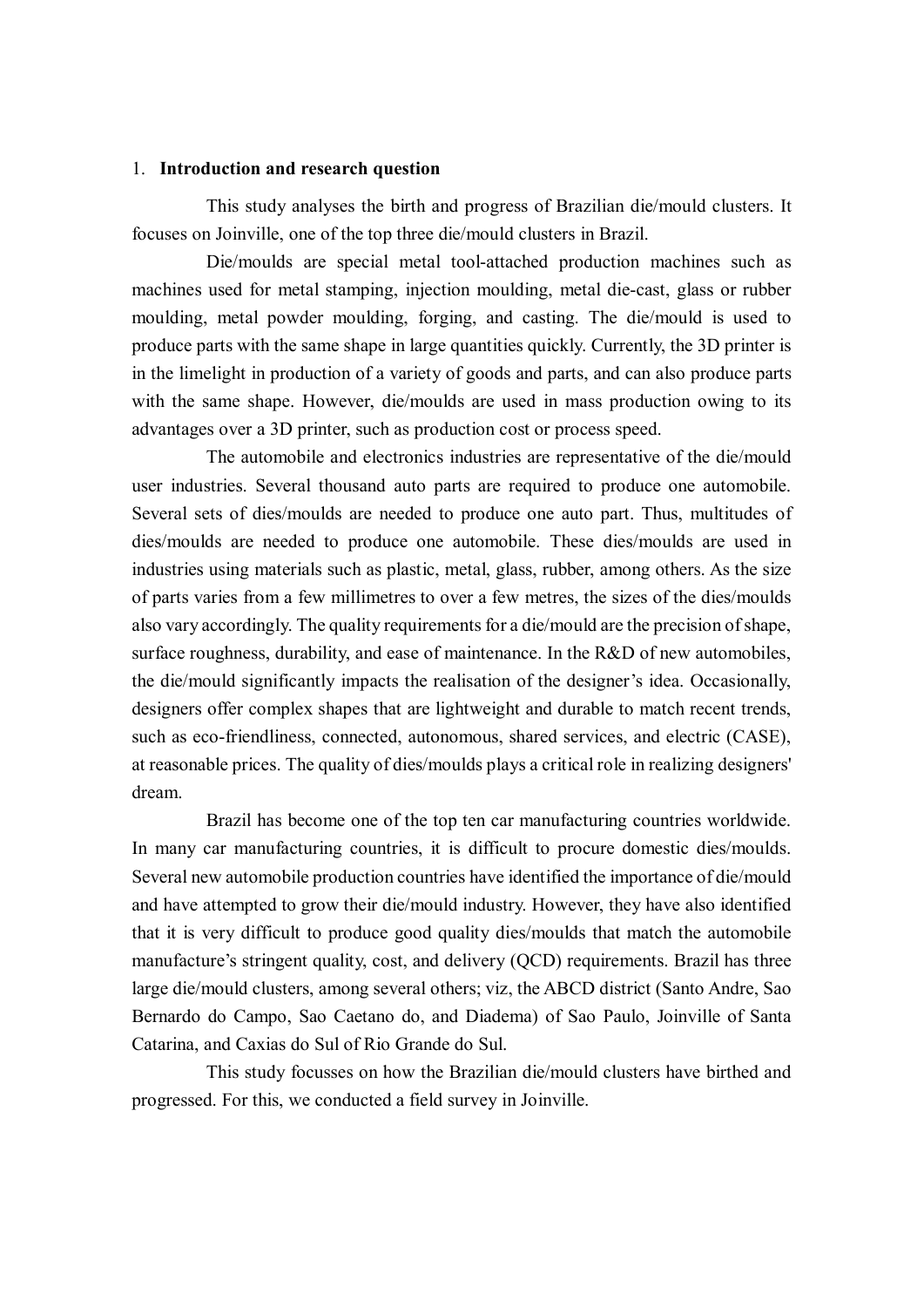### 2. **Three large die/mould industrial cluster in Brazil**

According to a field survey from 2012 to 2019 by the author, there were three large die/mould industrial clusters in Brazil located in the Southern area, as shown in Fig. 1.



Figure 1. Die/mould Industrial Clusters in Brazil

Author

In the Sao Paulo state, there are approximately one thousand operational die/mould manufacturers. The main area is the ABCD district with 400 operational die/mould manufacturers, majority of which are mould manufacturers for plastic injection machines. The others are die manufacturers for metal stamping machines or mould manufacturers for metal moulding or metal die-cast production. The owners of these manufacturers are multinational, including Brazilians, Italians, Germans, and Japanese.

The largest die/mould industrial cluster with Brazilian ownership is in Santa Catarina state, where 450 die/mould manufacturers are in operation. Among them, 300 die/mould manufacturers were in Joinville, many owners and employees of which are Brazilians. A large number of these are German-Brazilian. Manufacturers of moulds for plastics are the most popular. There are also die manufacturers for metal stamping and mould manufacturing for metal casting.

The other die/mould industrial cluster with Brazilian ownership is in Caxias do Sul in the Rio Grande do Sul, the southernmost state in Brazil. In Rio Grande do Sul, 380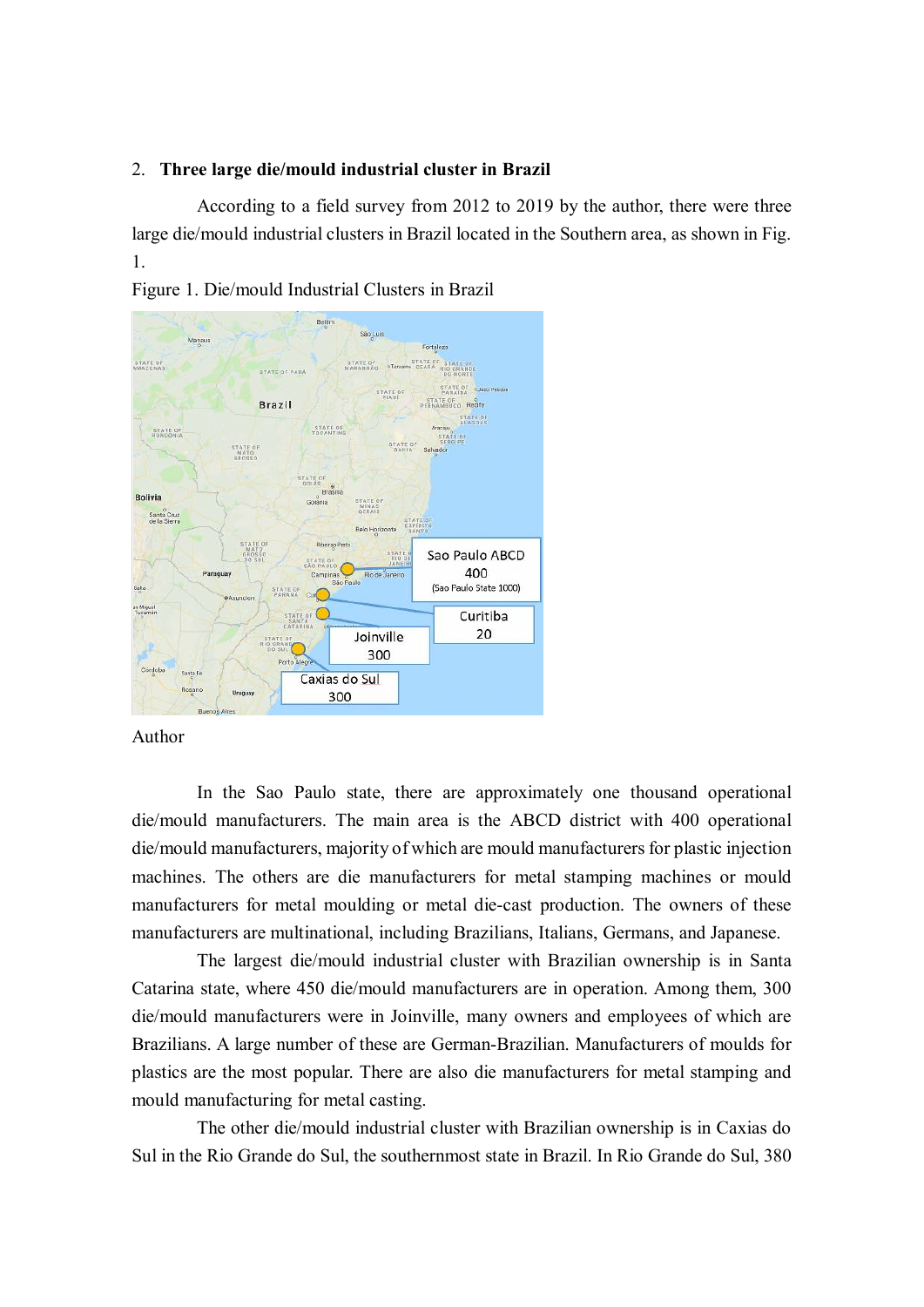die/mould manufacturers are in operation, with 300 in Caxias do Sul. Many owners and employees of these manufacturers are Italian-Brazilian. Several manufacturers among these make moulds for plastic injection, and some make dies for metal stamping and moulds for metal casting.

In addition to the three industrial clusters, there are other die/mould manufacturers in Brazil, such as in the Curitiba or Resende. However, these three districts are remarkable from the perspective of manufacturing scale as a die/mould industrial cluster. Although many manufacturers use die/mould in Manaus of the Amazonas state, many procure their die/moulds either from the three main clusters or import them. Occasionally, they make a die/mould in-house for themselves.

#### 3. **The Birth and Development of Joinville Die/Mould Industrial Cluster**

Joinville was founded in 1871 with immigrants from Germany, Switzerland, or Northern Europe<sup>1</sup>. Three million immigrants arrived here from 1851 until the 1900s. The population of Joinville was 58 million in  $2018<sup>2</sup>$ , many of whom are German-Brazilian. Joinville is a city of commerce and industry. We observed that many houses and buildings were built with the German style of architecture (Figure 2). When we visited the factories in this area, we were overwhelmed by their superiority that was not generally seen in Brazil. Occasionally, factories were built with the German style of architecture with red bricks. Many European machine tools were used in factories, such as machining centres, die-sinking electric discharge machines, and wire electric discharge machines. Several of their employees are German-Brazilian (Figure 3).



Figure 2. Joinville city (by author in 2017)

 $\overline{a}$ 

<sup>&</sup>lt;sup>1</sup> Joinville city: https://www.joinville.sc.gov.br/

<sup>&</sup>lt;sup>2</sup> Joinville Cidade em Dados 2019 – Ambiente Construído: https://www.joinville.sc.gov.br/wpcontent/uploads/2019/08/Joinville-Cidade-em-Dados-2019-Ambiente-Constru%C3%ADdo.pdf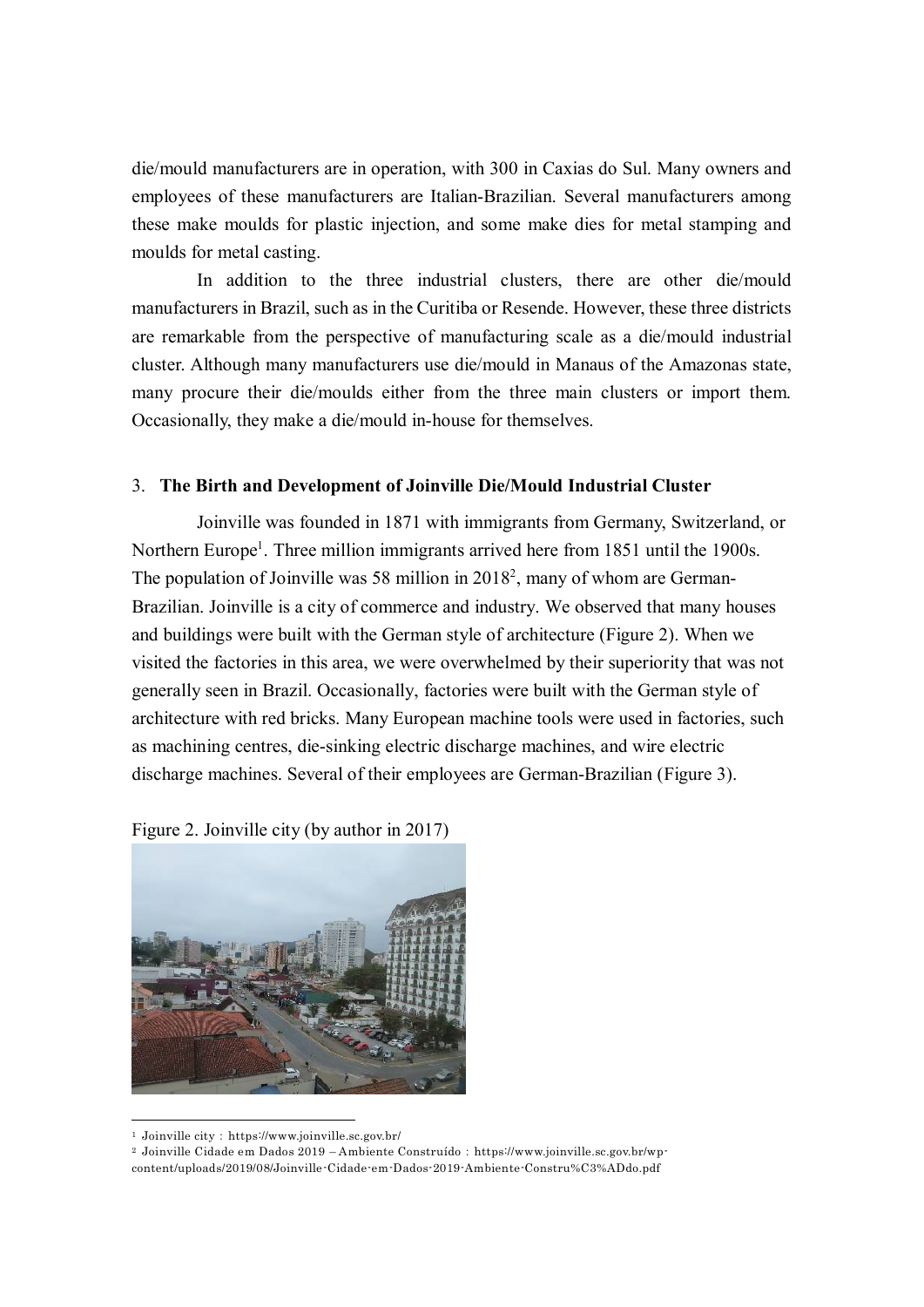Figure 3. Die/mould factory in Joinville (by author in 2017)



# **3.1. Overview of Joinville die/mould industrial cluster**

The characteristics of Joinville's business style are similar to those of the Japanese die/mould industry. First, many of them manufacture die/moulds full-time and sell it to outside customers. Second, many of these manufacturers are small and mediumsized companies. Third, they experience pride in making high-quality dies/moulds.

Employee and technological information of the die/mould manufacturers in this cluster is shown in Table 1. Thirty companies hired over 30 workers each, and 100 companies hired 20–30 workers each. There were 220 companies with under 20 employees each. There are six companies with global top-level technologies, and 22 companies classified as having medium-high-level technologies. Hundred and twenty companies were classified as having medium-low technologies, and 200 companies with low-level technologies.

| Employees | (Companies) | Technologies | (Companies) |
|-----------|-------------|--------------|-------------|
| Over 30   | 30          | Global Top   |             |
| $20 - 30$ | 100         | Medium-      | 22          |
|           |             | high         |             |
| Under 20  | 220         | Medium-low   | 120         |
|           |             | Low          | 200         |

Table 1. Overview of Joinville die/mould industrial cluster

According to an interview with Mr Dehilman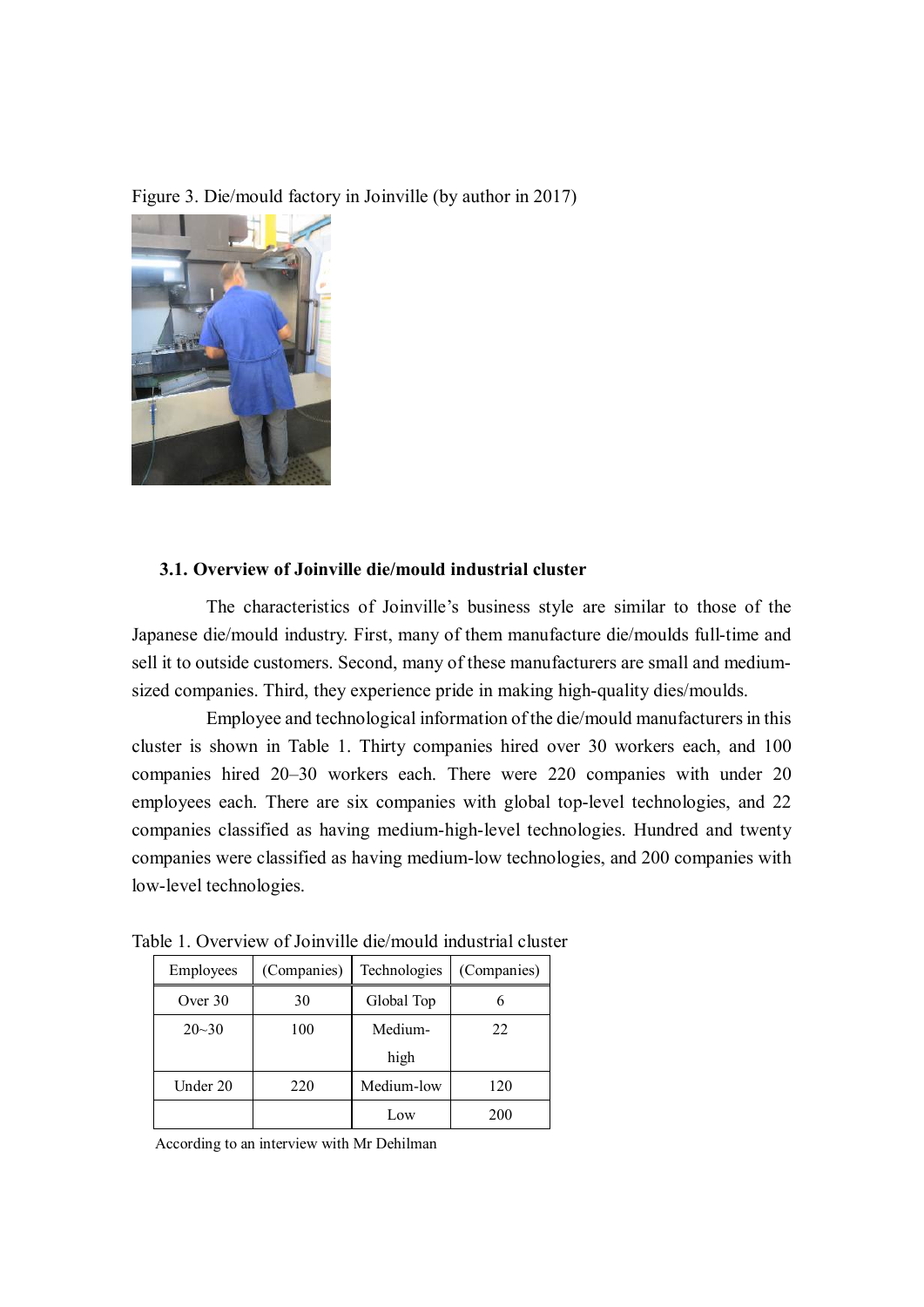#### **3.2. Core enterprises to generate Joinville die/mould industrial cluster**

According to the interview survey conducted, four companies were deeply concerned about the emergence of Joinville die/mould industrial clusters. These are Tigre<sup>3</sup>, Embraco<sup>4</sup>, Tupy,<sup>5</sup> and Multibras<sup>6</sup>.

Joao Hansen Jr., a twenty-five-year-old entrepreneur, founded Tigre. He bought over a comb factory named Tigre<sup>7</sup>. At that time, 23 workers made combs by processing animal horns. After World War II, he saw many imported plastic products in the domestic market and decided to produce plastic products by himself. He bought plastic injection machines from Europe in 1952–53 and produced plastic products such as accessories, daily necessities, and toys, for which moulds were imported from Europe. He aggressively visited plastic exhibitions in Europe and decided to produce a pipe with polyvinyl chloride (PVC). The PVC pipe became Tigre's core product. Tigre is an important PVC pipe manufacturer in Brazil, currently producing various plastic products or industrial tools.

Embraco manufactures compressors used in refrigerators. In the 1970s, companies did not manufacture compressors for refrigerators; electronic manufacturers needed to import them. Embraco was founded in 1971 as a compressor manufacturer. Around the time of the company's establishment, they made in-house tool shops. As there were no companies making dies/moulds, they had to either import or manufacture it themselves. They learned and enhanced die-making technologies, and Embraco was the first company to introduce a CNC (Computer Numerical Control) machining centre in Brazil in the 1980s. Many popular die/mould making machines were introduced in their tool shop using globally advanced technologies, which the Japanese die/mould manufacturers wanted to introduce between the 1970s to the 1980s in Japan. In the 1990s, Embraco produced dies for developing motor cores by introducing technologies from Europe. In the 2000s, they enhanced their die-making technologies by leveraging computer technologies. In the 2010s, Whirlpool<sup>8</sup> bought over Embraco and in 2019, a Japanese company bought over it from Whirlpool, making it a subsidiary.

Tupy was founded in 1938 by Albano Schmidt, Hermann Metz, and Arno Schwarz<sup>9</sup>. Schmidt focused on a kind of iron-casting joint pipe, being imported from foreign countries. They faced several challenges in making the iron-casting joint pipes.

 $\overline{a}$ 

<sup>3</sup> TIGRE, https://www.tigre.com.br/

<sup>4</sup> EMBRACO, https://www.embraco.com/ja/

<sup>5</sup> TUPY, https://www.tupy.com.br/ingles/empresa/estrutura\_jlle.php

<sup>6</sup> Doing Business in Santa Catarina, http://en.reingex.com/Brazil-Santa-Catarina-Business-Economy.shtml

<sup>7</sup> TIGRE, https://www.tigre.com.br/memoria-tigre/en/products-story

<sup>8</sup> Whirlpool, https://whirlpoolcorp.com/

<sup>9</sup> TUPY, https://www.tupy.com.br/ingles/empresa/historia.php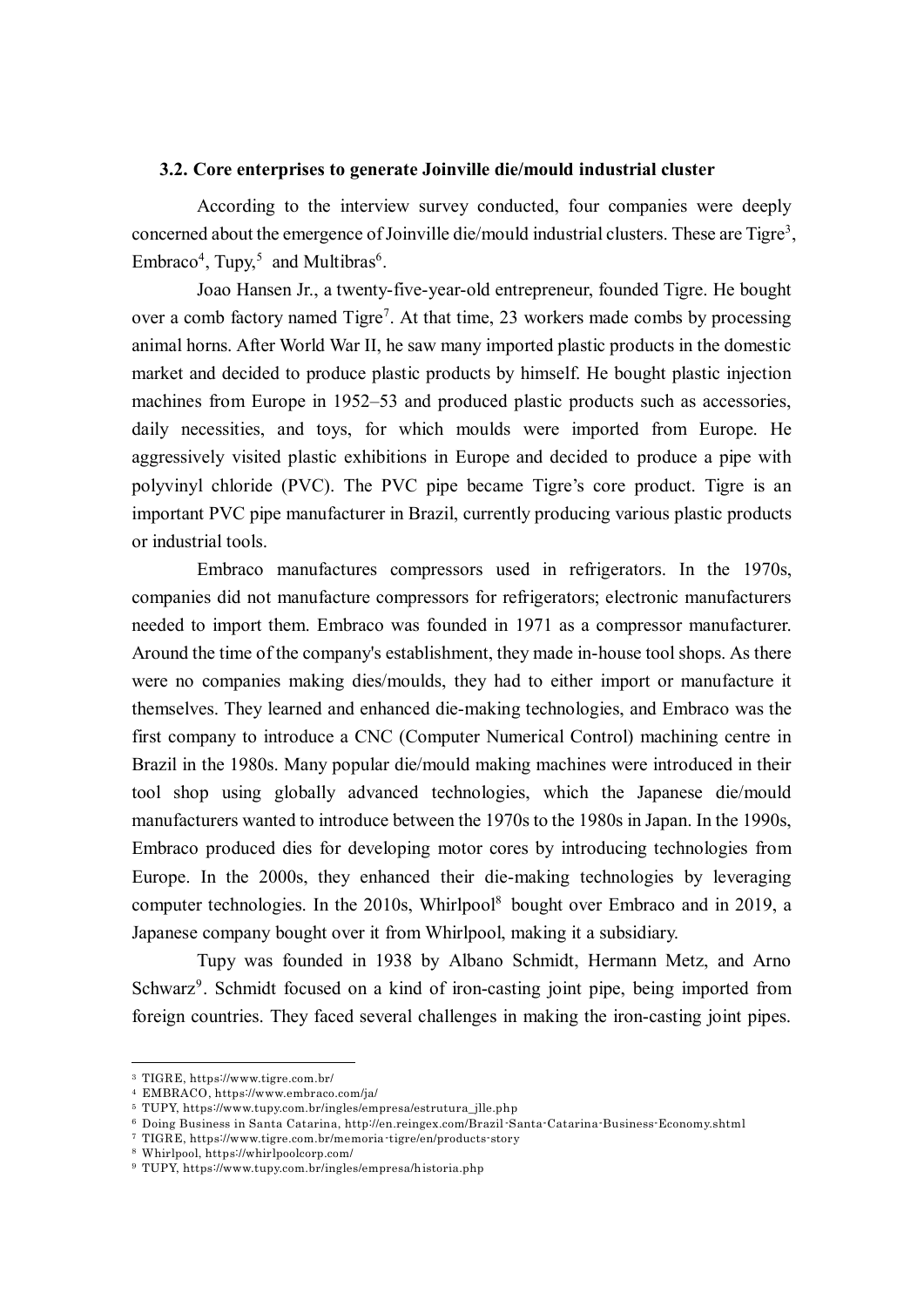After a trial and error for ten years, they finally succeeded in making it. He then founded Tupy and produced the iron-casting joint pipe. This joint pipe was accepted widely in the Brazilian market under the brand name "Tupy". Schmidt passed away in 1958, and his son, Hans Dieter Schmidt, inherited Tupy. He focused on the automobile industry as a new business core, and in 1958, they received their first order for parts for brakes from WW. He established the Tupy Technical High School in 1959 for human resource development, adapted to automobile technologies. In 1975, they succeeded in creating engine blocks and engine heads. Their iron-casting automobile parts were accepted in the automobile industry. Today their main products are for the automobile industry.

Multibras were white electronics product-making manufacturers, founded in 1994 by merging several companies<sup>10</sup>. The companies merged to form Multibras cannot be identified today. We call them Pre-Multibras companies (PM) for convenience in this study. Multibras were the top electronics manufacturers in South America in the 1990s and the 2000s. In the 2000s, Whirlpool took over Multibras and made them their subsidiary. Many mould manufacturers say that they sold their moulds to Multibras first and then continued to sell to Whirlpool.

# **3.3. Establishment stories of some companies in Joinville die/mould industrial cluster**

# (1) Herten

 $\overline{a}$ 

The founder of Herten was a German-Brazilian. The grandparents of the founder emigrated to Joinville from Germany in the mid-19th century. They were engaged in farming in Germany and continued it in Brazil. German was their spoken language, and the founder learned Portuguese, which is the official language in Brazil. The founder was unintentionally born bilingual in German and Portuguese.

The founder disliked engaging in farming and, therefore, engaged in industries. He worked in a factory from when he was 17 years of age. He worked for the Tigre tool shop from 1966 to 1976. Before they made a die/mould in Joinville, all dies/moulds were imported from foreign countries, such as Germany, Switzerland, and Austria. Tigre was also in the same situation. He accumulated skills and technologies related to moulds in this tool shop. His bilingual ability was very useful in learning this skill. He visited a die/mould exhibition in Europe where conversations regarding die/mould with professionals were often conducted in German.

In due course, the management at Tigre decided to outsource mould manufacturing. He then resigned from Tigre and founded Akros in 1977 with five

<sup>10</sup> Doing Business in Santa Catarina, http://en.reingex.com/Brazil-Santa-Catarina-Business-Economy.shtml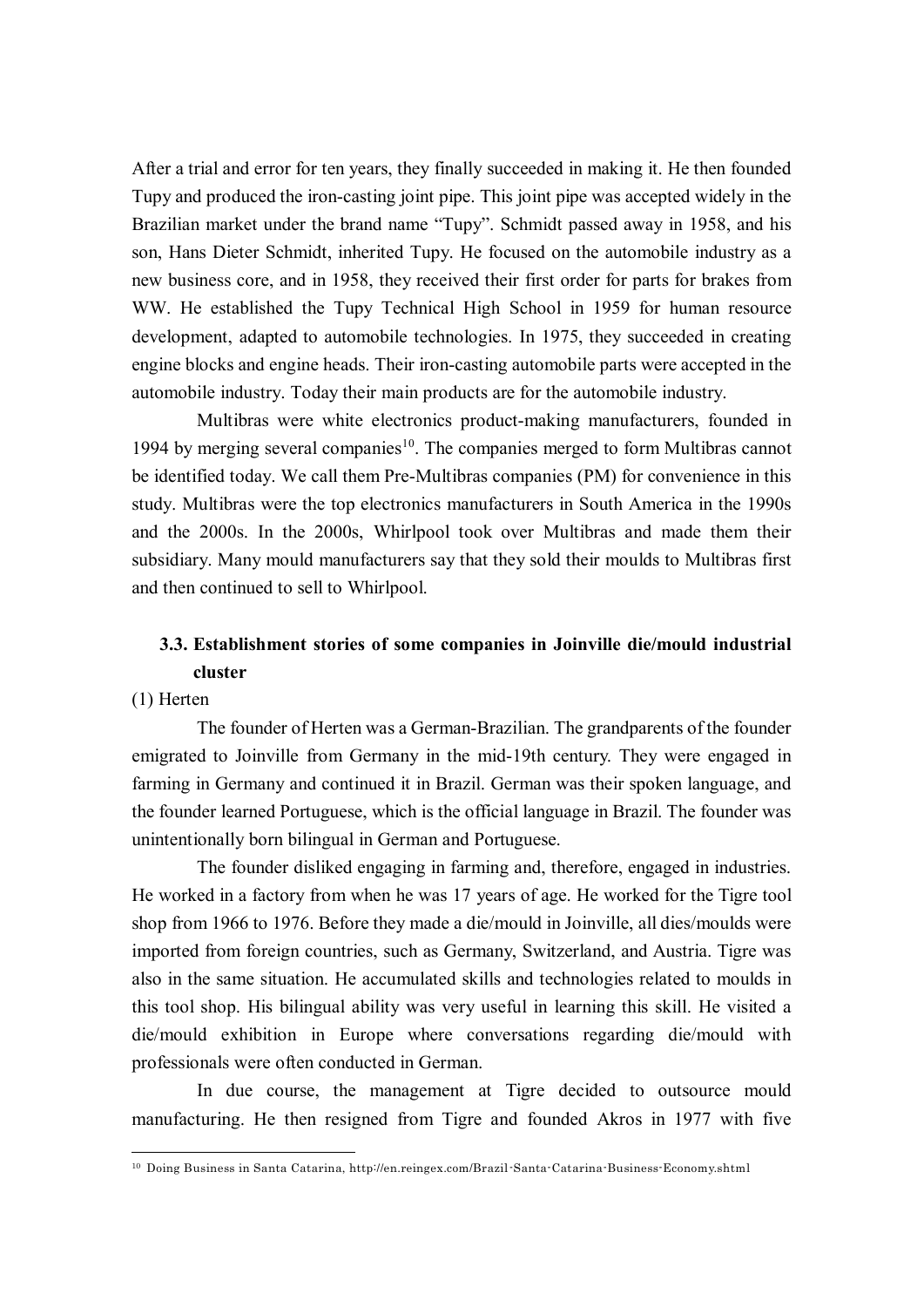members. One of the founding members of Akros was a relative of the founder of Tigre. They sourced mould maintenance and manufacturing jobs from Tigre. He then resigned from Akros and founded Herten in 1981 with ten people. They started to make moulds for Tigre and Akros. Then, they started to source mould manufacturing jobs, corresponding to the demand in Joinville. They were the first company to make moulds for aluminium die-casting in Joinville. Gradually, there were requirements for dies/moulds from Germany and Argentina, and they started to export.

When starting their die/mould business, there were no schools that covered die/mould technology in Brazil. Thus, it was taught as on the job training (OJT). They aggressively recruited graduates from SENAI (National Service for Industrial Training of Brazil) as graduates from SENAI had basic industrial skills and knowledge.

At the time of the interview in 2019, their sales ratio was 60% from moulds for Al die-casting and 40% from moulds for plastics, such as for moulding chloroethylene. Twenty sets of moulds were made annually for Al die-casting and 50 for plastics.

# $(2)$  Mold Tool<sup>11</sup>

 $\overline{a}$ 

The founder of Mold Tool was Spanish-Brazilian. The father of the founder was then engaged in farming. His sons wanted to live in cities and engage in industries. The founder learned the skills and knowledge related to metal processing in SENAI. After graduation, he worked for several companies, such as Hansen Maquinas. In those days, die/mould users made their die/mould in-house in their tool shop because there were very few die/mould manufactures outside Brazil. Die/mould users decided to outsource their die/mould needs as they were inefficient, and the process tended to have a high production cost to make small quantities of dies/moulds for their use. At Hansen Maquinas, they were mainly engaged in the maintenance and production of moulds for Tigre. There were only a few die/mould manufacturers in Joinville in the 1990s, only six of which could be recalled by the interviewees. It is not small member who belonged to Hansen Maquinas in the die/mould owner here today, they said. The role of Hansen Maquinas was very significant to grow human resources for die/mould industry here.

The founder started his own die/mould business with co-workers from Hansen Maquinas in 1995. They collected funds by selling their cars and with the support of family and friends to start their business. They bought a lathe in Curitiba and started their businesses. At first, they contracted a job for mould-maintenance or making parts for moulds, and gained skills and technologies related to dies/moulds through their business. In 2000, they founded Mold Tool with 34 people, focusing on making the moulds and

<sup>11</sup> In this paper, we use term "Mould" under British spelling. Here as it is company name, we use spell of "Mold".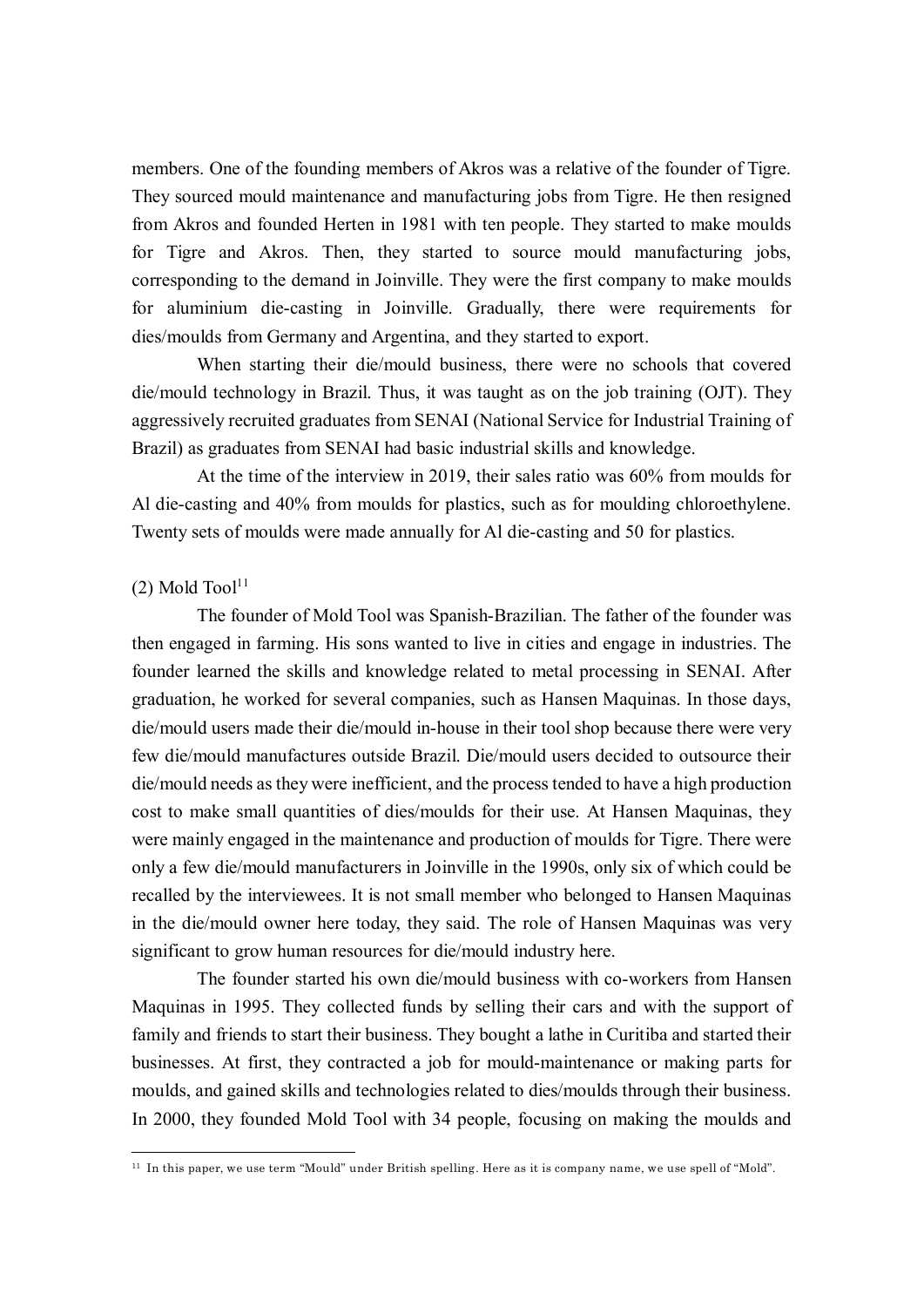started their business with offers mainly from Tigre. Gradually, offers from the automobile industry increased. They enhanced their knowledge and technologies, through activities such as by coaching the ex-owner of die/mould manufacturing in Sao Paulo. Today, most of their moulds are used in the automobile industry. As of 2019, Mold Tool had 92 employees. They made 85 sets of moulds in 2018, of which 90% were for automobiles and 10% for motorcycles.

### (3) JN

JN was founded in 1987. The founder was an Italian-Brazilian. The grandparents of the founder migrated to Brazil from Italy in 1885. They were engaged in farming in Italy and continued to do so in Brazil. The founder was engaged in farming until the age of 14. However, he was interested in industrial activities. He joined SENAI and acquired machining skills and knowledge related to the manufacturing industry.

After graduating from SENAI, he worked as a lathe operator at Tupy and became a foreman after a few years. He also worked at Embraco. When he realised that he had sufficient skills, he decided to start his factory. He procured a lathe and milling machine and started his workshop with one of his brothers. In those days, he conducted machining process of a variety of parts. These parts included dies/moulds parts such as for moulds for die-casting, moulds for plastics, and dies for stumping. He then gained knowledge regarding dies/moulds by processing their parts.

In 1995, he made a mould by himself. The first mould he made was used for diecasting. He then started a mould manufacturing for die-casting business despite the presence of his competitors in Joinville. In those days, there were many mould manufactures for plastics and die manufacturers for metal stumping. There were only a few mould manufacturers for die casting.

As the founder was fluent in Italian, he gathered information and knowledge regarding mould manufacturing in Italy. He aggressively visited die/mould exhibitions and factories in Italy.

As of 2019, 110 employees worked at JN. In 2018, they created 250 sets of moulds, most of which were manufactured for the automobile industry.

### (4) 3R

3R was established by three founders in 2005. The name 3R represented the first letters of the names of the founders' spouses. One of the founders had worked for Embraco, and wanted to start his own business after accumulating enough skills and knowledge of technologies. The other founders were his colleagues and childhood friend from his home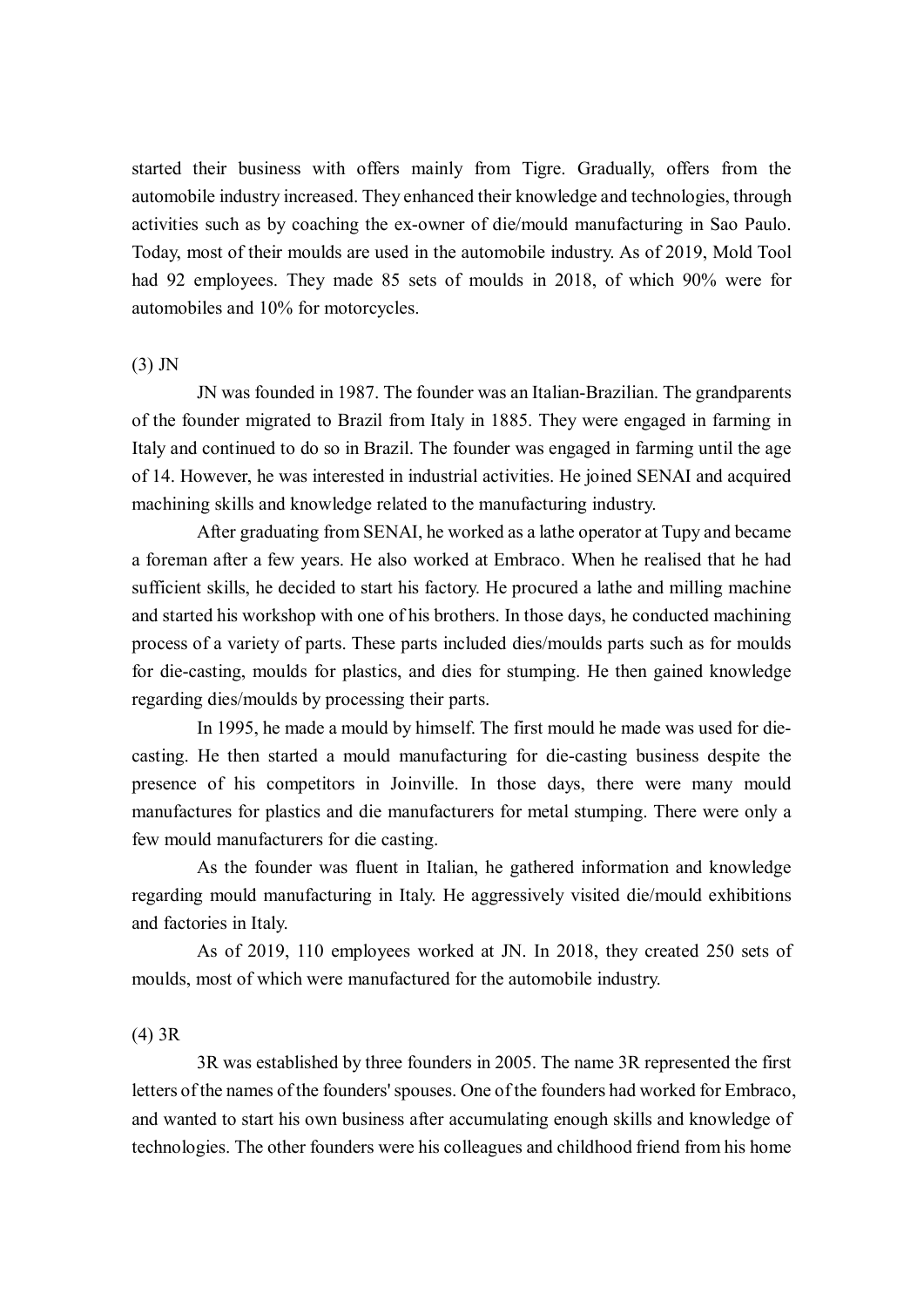state of Parana. They started their business with one milling machine in their workshop. They received orders from Embraco to process metal parts. Gradually, they accumulated skills and knowledge on dies/moulds, and developed a mould in-house in 2013. They gradually shifted their business from processing parts to manufacturing moulds. In the early 2010s, majority of their customers were in the electronics industry. Gradually, they catered their moulds to suit the automobile industry.

As of 2019, there were 25 employees at 3R, half of whom were graduates from SENAI. In 2018, they manufactured 60 sets of moulds.

#### (5) Winter

Winter was established in 1999. The founder's father was an immigrant from Germany. While he was engaged in farming, the founder wanted to engage in industrial activities. He entered the mould manufacturing industry at the age of 14. He had accumulated skills and knowledge of technologies and became a leader in the tool shop in Multibras when he was 35 years of age. In 1999, he established a company with five people who started making moulds from scratch owing to the founder's skill and knowledge. In early stages, they manufactured moulds that were relatively easy to make, such as those with a simple structure, without accuracy of dimension, or with simple work material-characteristics. Gradually, as they gained experience, they manufactured more complex moulds.

 As of 2019, there were 50 employees at Winter. In 2018, they manufactured 50 sets of moulds, 90% of which were for the automobile industry, and 10% for the electronics industry. Moulds are used to produce bumpers, grills, and door panels in the automobile industry.

### (6) Top Line

The Top Line was established in 2003, with three people. The founder joined SENAI in 1984 and gained metal processing skills and knowledge. He graduated from SENAI in 1987 and started his own business. He was engaged in metal processing activities using a lathe, milling machine, and CNC machining centre. The founder conducted metal processing of die/mould parts or maintenance of die/moulds for manufacturers such as Mold Tool. He decided to manufacture the die/mould, based on his experience in with mould parts processing and mould maintenance, to increase profit. They finally started to manufacture dies in 2007, the first of which was a progressive die of connectors. Later, they shifted to making moulds for plastics from dies used for metal stumping to increase their profit. Currently, their main products include moulds for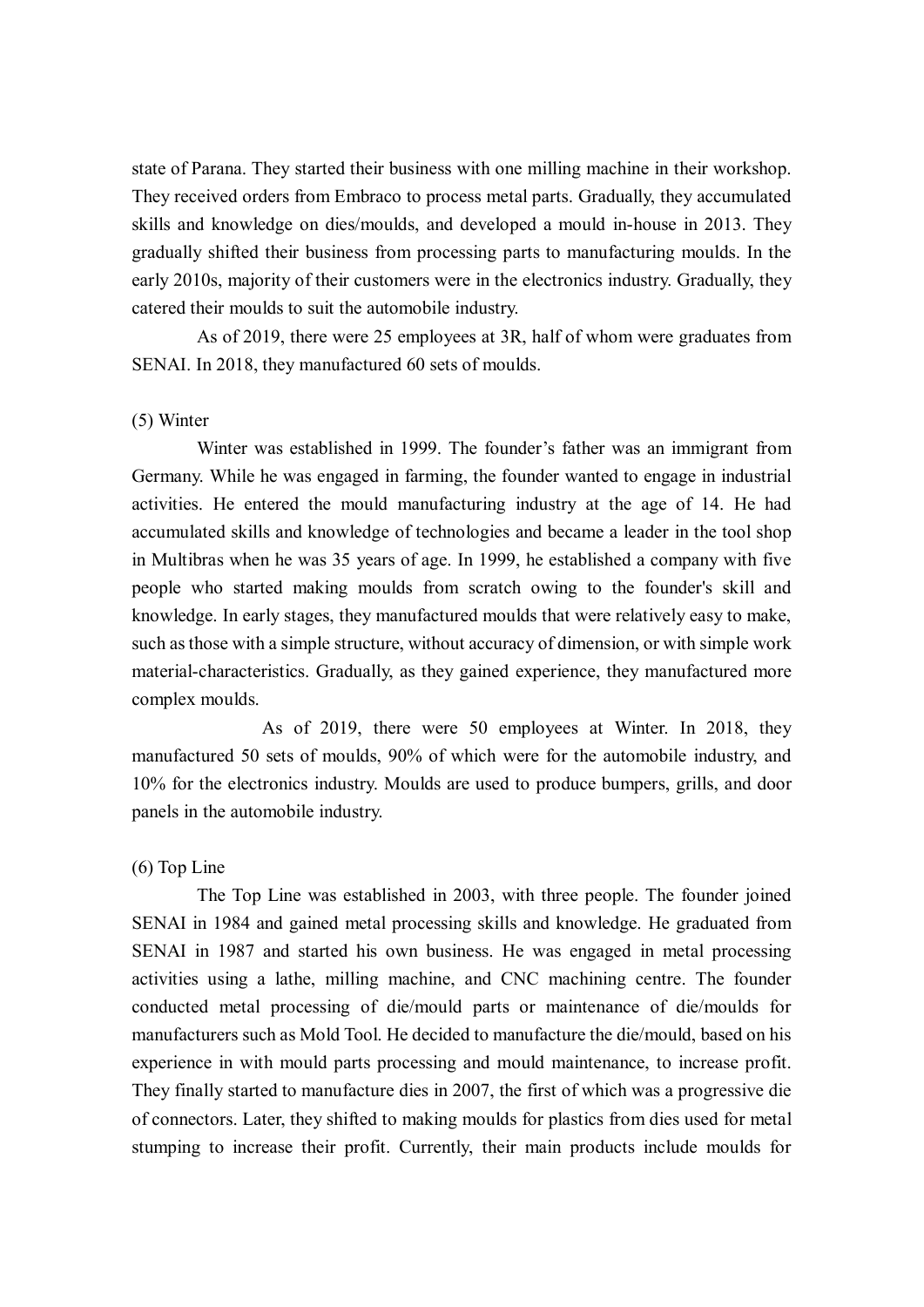plastics.

As of 2019, the company had 35 employees. In 2018, they manufactured 56 sets of moulds, 13 of which were for Tigre, and the remaining for the automobile industry. Many of the employees were from SENAI and Tupy Technical High School.

### **4. Conclusion: The Joinville Mechanism**

# **4.1. Consideration from Case-Studies**

This study, employed a case-study-approach to analyse how the Joinville die/mould industrial cluster was born and developed.

Joinville is a colonial town established in 1851. Many immigrants came here, mainly from Germany, Switzerland and northern Europe. They were farmers in their native countries and continued their agricultural activities in Brazil. Gradually, some of their descendants became interested in working in the industrial sector. Some of these people started manufacturing and using dies/moulds. In the early stages, the dies/moulds were imported. They set up the tool division for die/mould maintenance. Based on their experiences using the dies/moulds daily, they gained knowledge on die/mould technologies. In the beginning, they took on maintenance activities and then graduated to manufacturing parts for the die/mould, and finally made the die/mould in their in-house tool division. However, the cost of doing this was considered unreasonable. The investment required for the machines used for manufacturing dies/moulds was considerable. The small number of their own dies/moulds were considered insufficient to make profits. Die/mould users outsourced maintenance and procured dies/moulds from outside. Thus, a demand for the dies/moulds and their maintenance was born in Joinville.

However, the in-house tool division played a part in developing skills and knowledge of dies/moulds. While some die/mould users preferred to have their own company. Certain users pushed themselves to establish die/mould companies because they relied on external die/mould suppliers. In some cases, entrepreneurs gathered funds to procure machines and establish their own workshops. Thus, the early germination of the Joinville die/mould industrial cluster was born between the 1970s and the 1980s.

In the 1980s, because the demand for dies/moulds was not so large, only a few companies were enough to fulfil the requirement. Based on the interviews conducted, the 1980s saw ten die/mould manufacturers in Joinville, as shown in Table 2.

With the economic boom in the mid-1990s and after the 2000s, demand for dies/moulds increased. As the number of die/mould manufacturers increased in Joinville, dies/moulds customers from outside Joinville, such as from Sao Paulo, came to Joinville to fulfil their requirements. Then, the demand for dies/moulds increased further.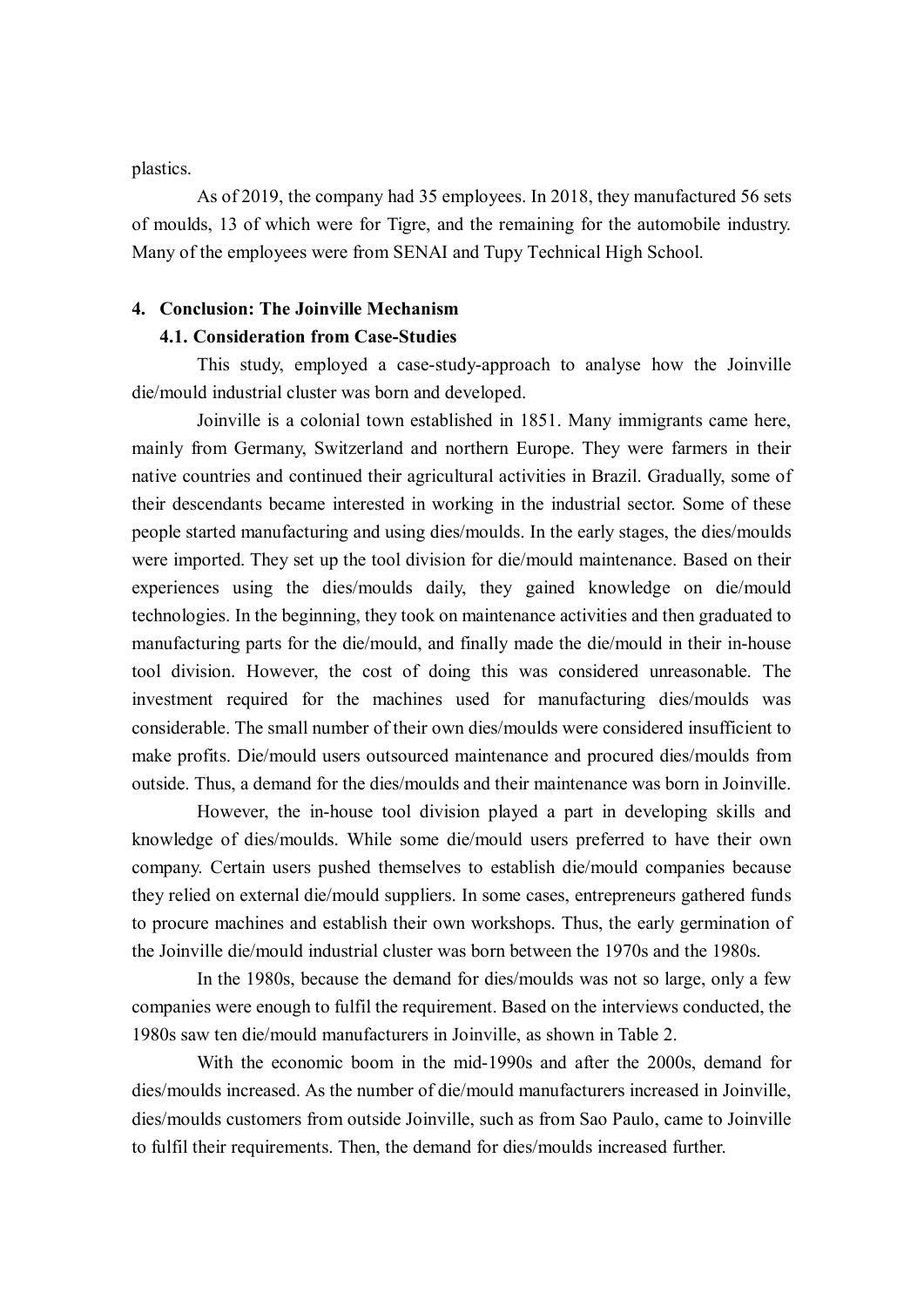In the early stages of every enterprise established, the core companies played the role of an incubator to nurture die/mould professionals. Similarly, the die/mould manufactures of the first-generation also acted as incubators. The second-generation and later-generation companies are as shown in Figure 4.

| Company name    | of<br>their<br>Purpose      | Employees | Main       |
|-----------------|-----------------------------|-----------|------------|
|                 | dies/moulds                 |           | Customer   |
| Hansen Maquinas | Plastics                    | 300       | Tigre      |
| Sul Moldes      | Unknown                     | 55        | Embarco    |
| Garibaldi       | Plastics                    | 80        | <b>PMs</b> |
| Cato            | Plastics                    | 35        | Tigre      |
| Manchester      | Stamping<br>Metal<br>and    | 70        | Tupy       |
|                 | Plastics                    |           |            |
| Schiodini       | Metal<br>Die-casting<br>and | 40        | Tupy       |
|                 | Stamping                    |           |            |
| Herten          | Plastics and Die-casting    | 45        | Tigre      |
| Akros           | Plastics                    |           | Tigre      |

Table 2. Die/Mould Manufactures in an Earlier Stage in Joinville in 1980s

Figure 4. Development Mechanism of Joinville Die/Mould Industrial Cluster (Joinville Mechanism)